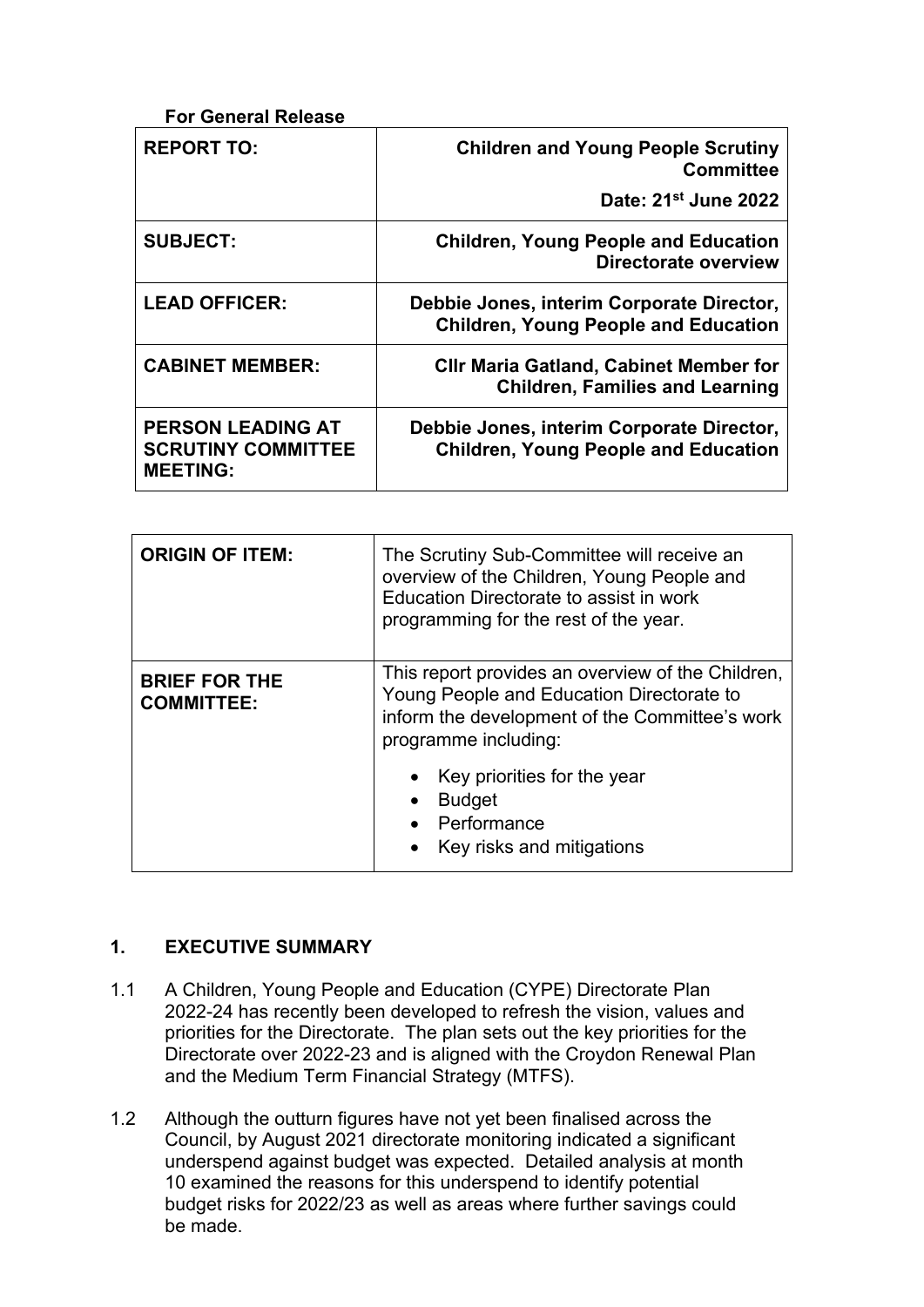- 1.3 The Directorate's performance is monitored and reported each month against a basket of indicators across children's social care and education as part of the Croydon Renewal Plan performance management arrangements. More detailed divisional performance scorecards are reviewed on a monthly basis by Directors. Bespoke scorecards can be developed to support the CYP Scrutiny Committee's work programme and reported to each meeting to provide check and challenge.
- 1.4 Key financial and service delivery risks have been identified as part of the above developments. Mitigating actions have been identified which will be reviewed and where necessary amended as part of the Directorate performance management arrangements.

# **2. KEY PRIORITIES FOR THE YEAR ACROSS THE DIRECTORATE**

2.1 The Directorate Plan is underpinned by detailed service plans led by a Head of Service and overseen by each Director. The Plan is included at Appendix 1. It includes the following vision, values and priorities:

#### Directorate vision

We will support families to keep children and young people safely at home, and work with education providers to offer every child and young person an opportunity to develop, learn and be inspired.

Directorate values

- Promoting equality and inclusion in the community and in our workforce
- Listening to and acting on the voices of children and young people, and celebrating their achievements
- We are one team across the Directorate, the Council, with our partners and our community
- We will tackle difficult issues together, across the Directorate and across the Council

Top directorate priorities

- Continue to keep children and young people safe from harm, offering help early through partnership working, with sustained improvement in the quality of practice in early help and children's social care.
- Develop local SEND provision so that more children and young people with SEND attend and thrive in Croydon schools.
- Working across the Council, and with our partners, implement a one-council response to the issue of Serious Youth Violence.
- 2.2 The Directorate Plan is underpinned by detailed service plans held by Heads of Service and overseen by Directors. The Directorate Plan does not duplicate these service-level plans but rather sets out the key priorities to achieve the Directorate vision and to embed the Croydon Renewal Plan principles in the Directorate's work against the following six themes: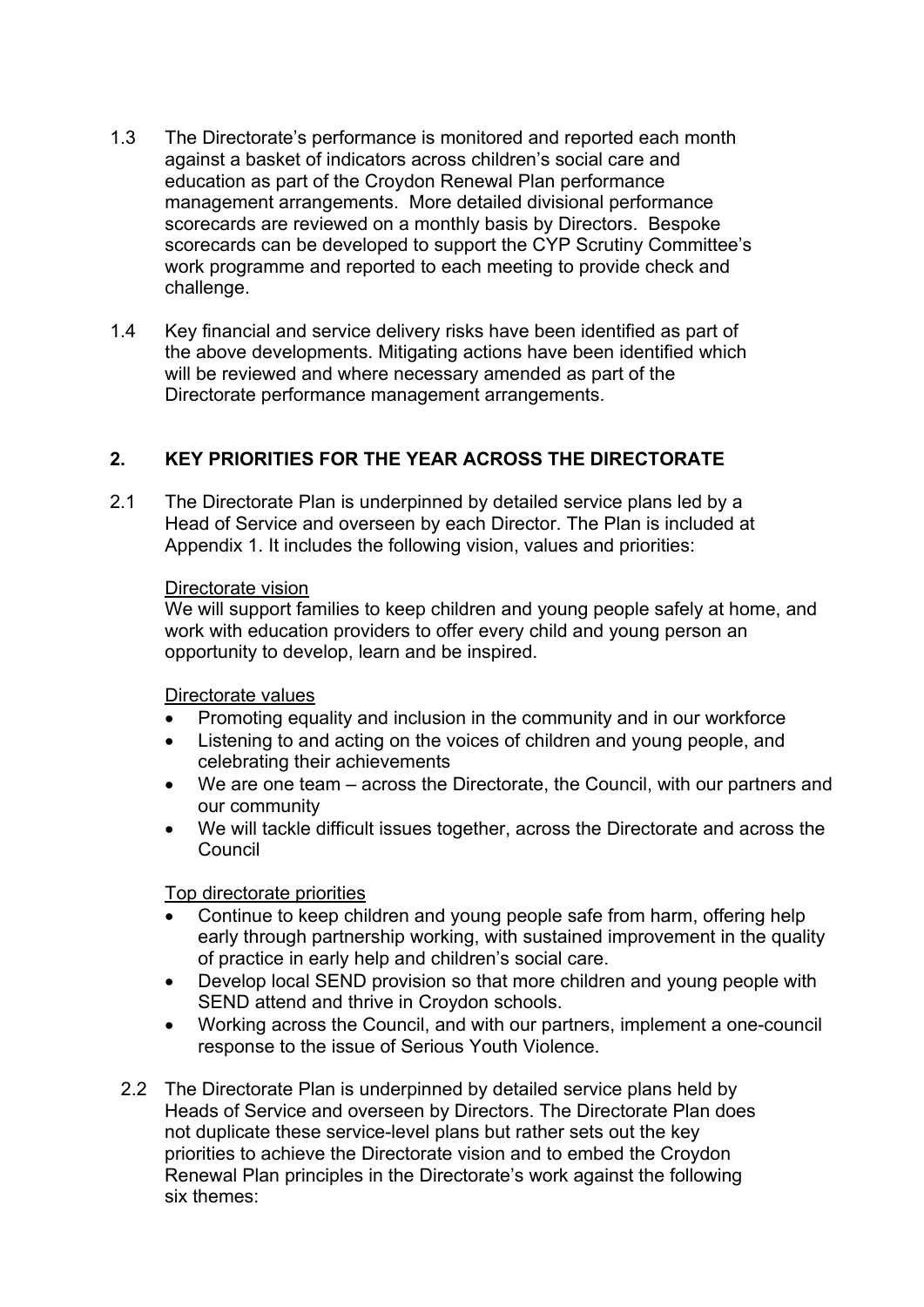- 1. Service transformation and redesign
- 2. Working in Partnership
- 3. Ensuring all children and young people can develop, learn and be inspired
- 4. Quality assurance and challenge
- 5. Listening to the voices of children and young people
- 6. Valuing our Workforce
- 2.3 Work is well advanced to establish refreshed arrangements across the Directorate to monitor and grip progress against the plan's priorities. This includes a new internal control board, the CYPE Practice and Performance Board, to replace the Children's Continuous Improvement Board that came to a close in May 2022.

# **3. BUDGET**

- 3.1 CYPE has one of the largest service budgets alongside Adult Social Care and Health. In 2021/22 this was £107.217m broken down as follows:
	- Children's social care **E78.689m** (incl. UASC budget)

• Education **Example 2018** E12.533m (ex. DSG)

- Quality, commissioning and performance £4.935m (ex. commissioning)
- 3.2 The forecast outturn for CYPE at month 10 was an underspend of £15.5m. Although the final outturn figures are not yet available significant variation from this position is not expected. The underspend breaks down as:

-£14.2m children's social care -£1.3m education

3.3 A detailed analysis using the period 10 forecast was completed in April 2022 to understand the root causes. Key contributors were identified as follows:

Children looked after placements -£4.2m Monthly budget monitoring identified this in August 2021 and led to the agreement to give up £3m of the growth allocated in 2021/22. This is due to the quicker than expected reduction in the number of local children in care compared to the forecast for 2021/22.

Children with disabilities, care leavers -£2m

A deep dive showed a reduced uptake of short breaks and home-based care by families compared to the budget. Feedback from families suggested this was a consequence of the pandemic and the desire to shield children with additional health needs from exposure.

For the leaving care service additional grant income not budgeted for led to a corresponding reduction in General Fund spend.

#### Legal costs **-**£0.1m

This is to be expected as the number of legal proceedings have reduced over 2021/22 including legal challenges on unaccompanied children's status including age assessments.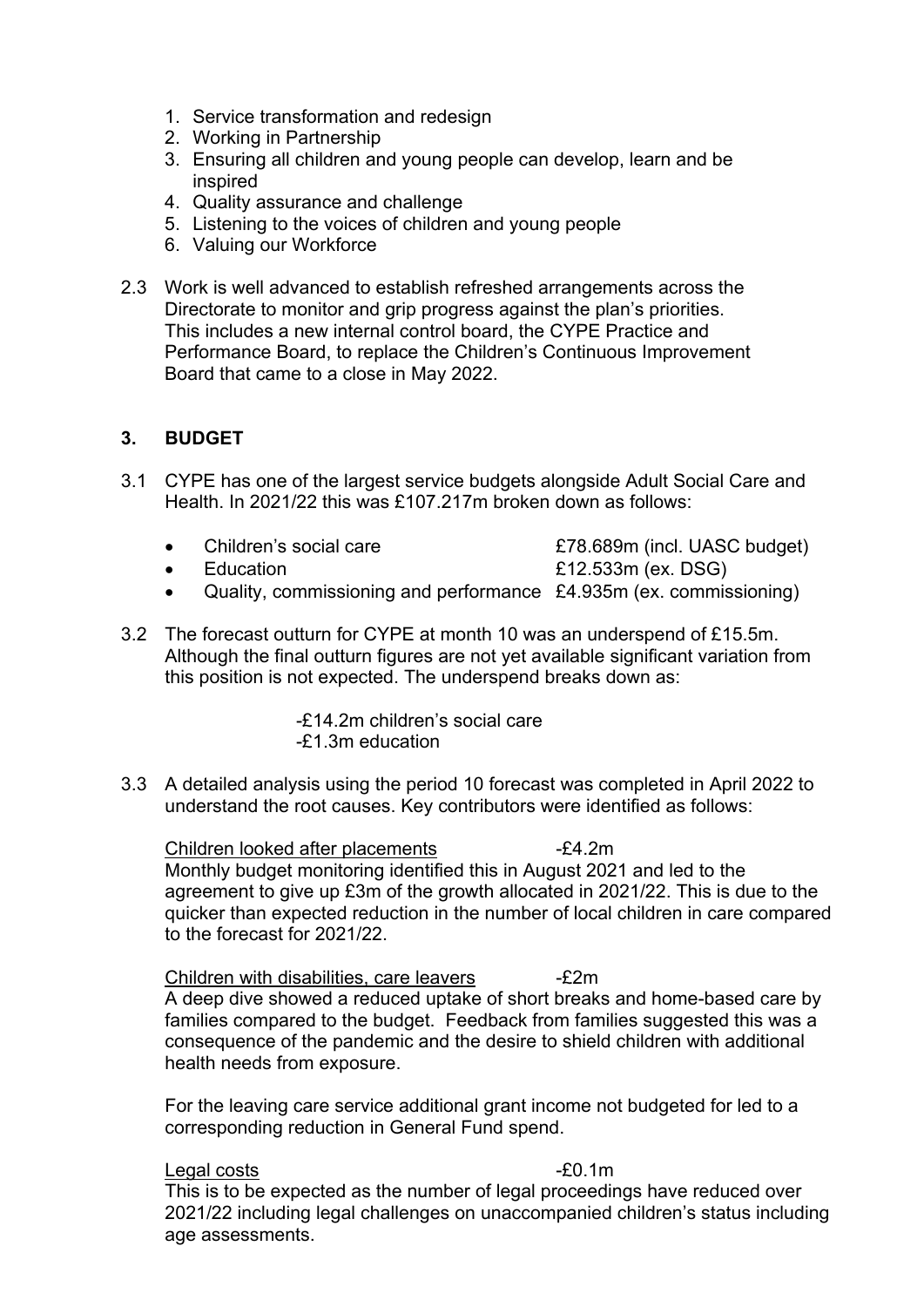#### Social Work with Families Service -£2.8m

Almost half of this variance is due to systems issues with over £1m of spend from previous years wrongly attributed to 2021/22. In addition, reduced demand for some specialist services is linked to the impact of the pandemic. For example, 12 residential mother and baby assessments were budgeted for. In fact, only 1 court-ordered assessment took place releasing £1.2m by year end. Similarly fewer supervised contact sessions for parents and children in care were commissioned compared to the budget forecast

#### Running cost budgets -£1.5m

An interrogation of non-staffing codes across all services identified underspent budgets that collectively make up a substantial forecast underspend. For example, some of these relate to premises costs where the council has given up a site. However with the reopening of council offices, some of this resource will need to be deployed to staff children's receptions at BWH and the Turnaround **Centre** 

Salaries – children's social care and education -£3.8m Front line teams have carried significant vacancies across the year. The workforce report for March 2022 shows a total of 26 vacant and uncovered posts across children's social care. This is a particular issue in the family assessment and social work with families services but there are vacancies across all services.

Unaccompanied asylum-seeking children -£0.2m A reorganisation of the social work service working with all under and over 18s in care has led to a mis-coding of some of the staffing costs for 2021/22 which will be rectified in the budget build for 2022/23.

Education Division **Education** Division

This is made up of Contain Outbreak Management Fund (COMF) budget to cover the period of time the service was unable to trade due to the pandemic and also the Education Traded Service's profit.

3.4 The risks and required mitigations that link service risks to budget implications for 2022/23 are address in section 4 below.

# **4. MEDIUM TERM FINANCIAL STRATEGY 2021- 25**

- 4.1 The MTFS commits the directorate to making substantial savings over 2021/25 totalling £14.176m. This is set against growth of £16.343m in 2021/22. As stated above £3m of that growth has been relinquished and included in the savings for 2022/23. Full details of the MTFS growth and savings can be seen in Appendix 2.
- 4.2 The savings have been front loaded across the council. In 2021/22 CYPE achieved planned savings of £9.052m. Progress, risks and mitigations as well as further opportunities are challenged each month at a formal MTFS Assurance Meeting chaired by the Chief Executive and Corporate Director Finance. In addition the Improvement and Assurance Panel has a standing monthly meeting with the interim Corporate Director CYPE. The Panel's particular focus is on the service redesign activities needed to deliver the ambitious savings over the remaining lifetime of the programme.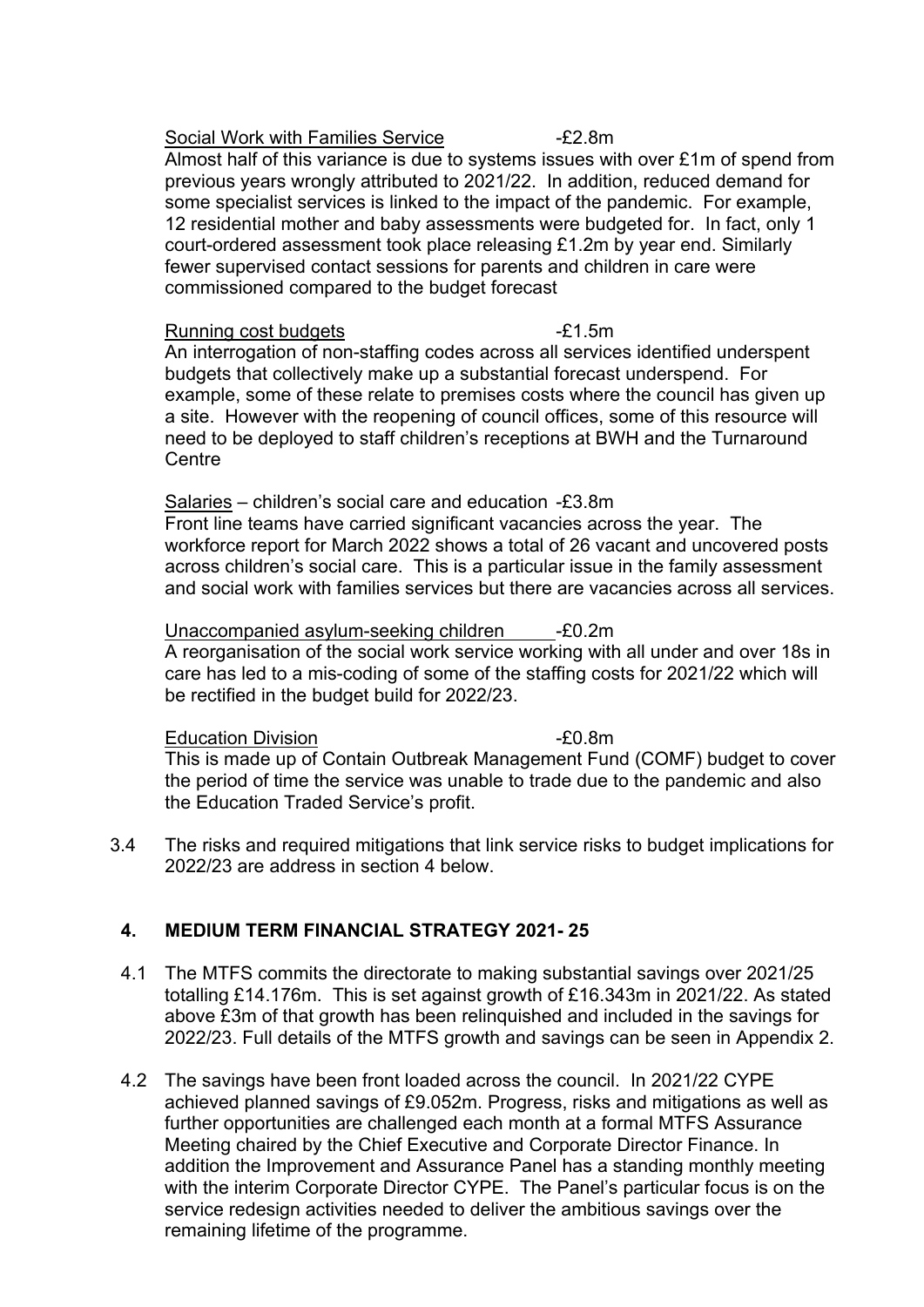#### **5 PERFORMANCE**

- 5.1 At the time of publication the May data in children's social care and education had not been finalised for review by Directors. These will be circulated, and key messages presented at the Committee meeting.
- 5.2 To support the work of the CYP Scrutiny Committee a basket of indicators can be developed into a scorecard focused on the priorities in the Committee's work programme and reported to each meeting to provide an opportunity to review and challenge performance and practice.

# **6 KEY RISKS AND MITIGATIONS**

Unaccompanied asylum-seeking children

- 6.1 Work is underway to review and where necessary update the underlying assumptions in the financial model that identifies the budget gap due to the disproportionate number of children and in particular care leavers accommodated in Croydon.
- 6.2 Whilst the number of unaccompanied children coming into Croydon's care has continued to reduce the number and proportion of care leavers aged 18+ has not reduced at the same rate.
- 6.3 More detailed financial modelling and the impact on future budgets is being undertaken to ensure reliable and accurate figures underpin any projected budget gap.

# DSG High Needs Block

- 6.4 The High Needs Block of the DSG is used to support the education of CYP with special educational needs and disabilities (with EHCPs and SEN support), ensuring that we have appropriate SEN provision within the borough. The budget funds the place funding and top up funding for individual pupils in their education placements. By way of context, we have CYP place in borough in maintained schools, special schools, Enhanced Learning provision and non-maintained independent schools outside of the borough. Over 90% of the HNB is used to fund these various educational institutions to provide SEN educational provision to Croydon students aged 0 to 25.
- 6.5 There is provision within the HNB to fund SEN services provided by Croydon. What should not be funded by the HNB is the statutory services that Croydon is providing in the administration of SEN provision and the assessment process of CYP. We must ensure that we both fund places and have staffing levels to administer the process and deliver against our Local Area SEND Strategy.
- 6.6 Croydon has an increasing HNB deficit (£28m) which will shortly come under close scrutiny from the DFE through the 'Safety Valve' programme. The DFE will no doubt argue that some HNB expenditure (staffing) should be funded from Croydon's General Fund. This risk is assessed at being between £1m and £2m. Corporate Finance have been requested to set up an earmarked reserve of £1.5m to cover this.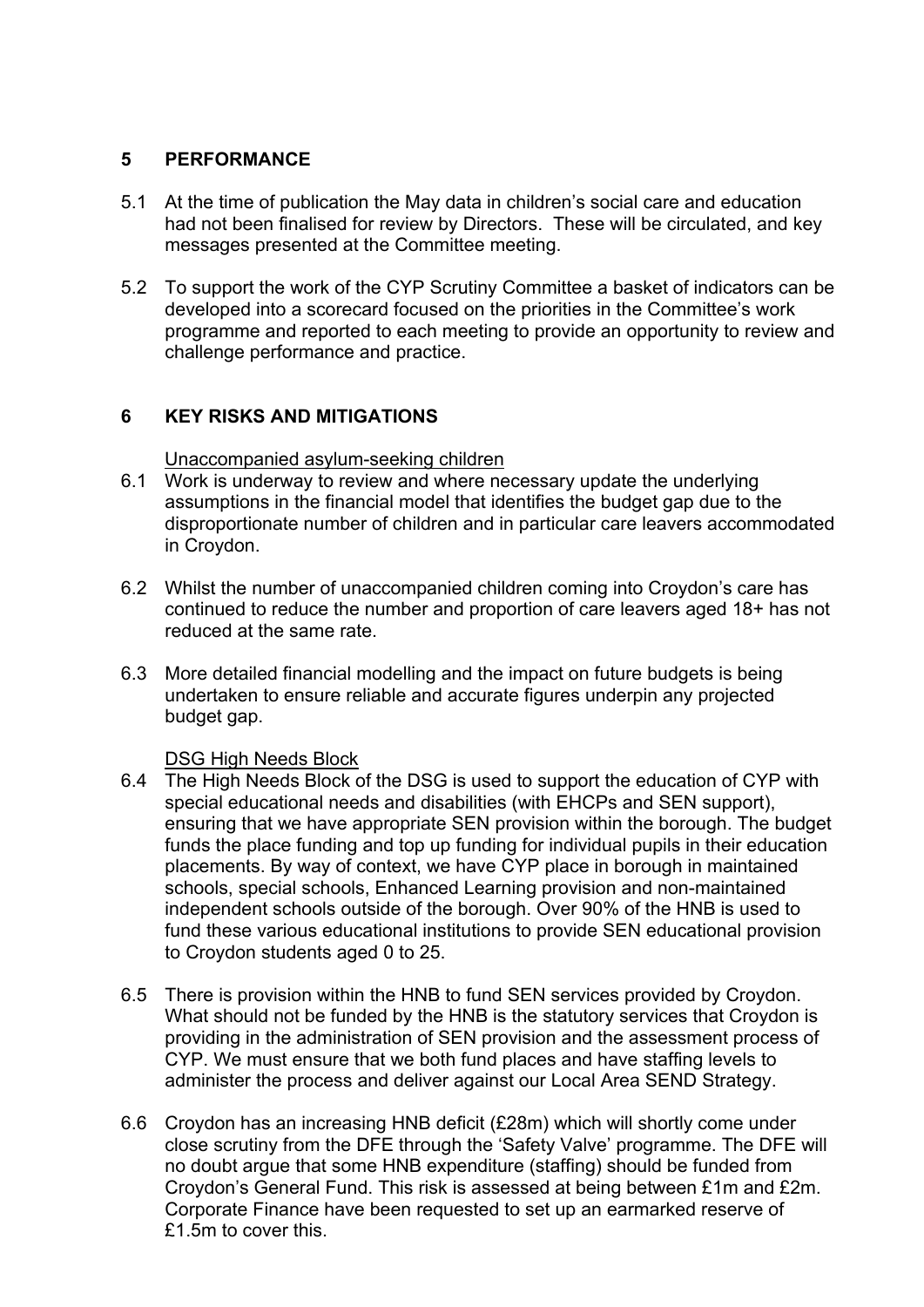Children's care system

- 6.7 The number of children in care is fluid and varies month on month as does the type of placement as this is closely matched to individual children's needs.
- 6.8 There are significant safeguarding risks if children at risk of harm are not being identified. This has been a feature of the pandemic, particularly with mainstream schools in lockdown and the majority of pupils being educated at home. This is often described as hidden harm. For example, the numbers of local children coming into care each month over the last year has been variable over the past 12 months compared to a steady reduction over 2019-21.
- 6.9 In addition, the financial pressures on families post-pandemic may well exacerbate strains and stresses on the most vulnerable. Over the past six months the service has seen an uplift in children on child protection plans; at the end of April Croydon's rate was higher than the Q3 London average. This puts pressure on staff caseloads in a service area where there are a number of uncovered vacancies.
- 6.10 The service needs to anticipate and where possible mitigate an uplift in the number of children coming into care through work with families of children on the edge of care and more targeted earlier help.
- 6.11 Croydon has dipped significantly below the rate for statistical neighbour boroughs. If the council were at this benchmark rate per 10,000 there would be an additional 44 in our care. Using the average annual costs of care this represents a potential financial pressure of £2.395m in 2022/23.

#### Recruitment and retention

- 6.12 Recruitment to specialist roles such as education psychologists, Education Health and Care Plan co-ordinators and experienced social workers is a challenge for the directorate. Locum staff are costly and without a longer term commitment relationships with children, school staff and families can be hard to build.
- 6.13 Alongside the MTFS savings invest to save proposals have been carefully costed with benchmarking against regional and competitor LAs to create recruitment and retention strategies for these hard to recruit roles. This will directly benefit children, improve performance in some areas where caseloads are becoming too high and provide better value for money.

#### Systems issues

6.14 Almost £5.6m of the underspend in 2021/22 could be attributed to systems issues where spend was charged to the wrong year. A base budgeting exercise is planned, with the support of the DFE-funded Financial Improvement Adviser, to mitigate against these errors in the 2022/23 budget.

# **7. ADDITIONAL SERVICE RISKS AND THEIR MITIGATIONS**

#### Placement Costs

7.1 Unit costs for care placements continue to rise and legislative changes regarding the use of unregulated provision from November 2021 have increased demand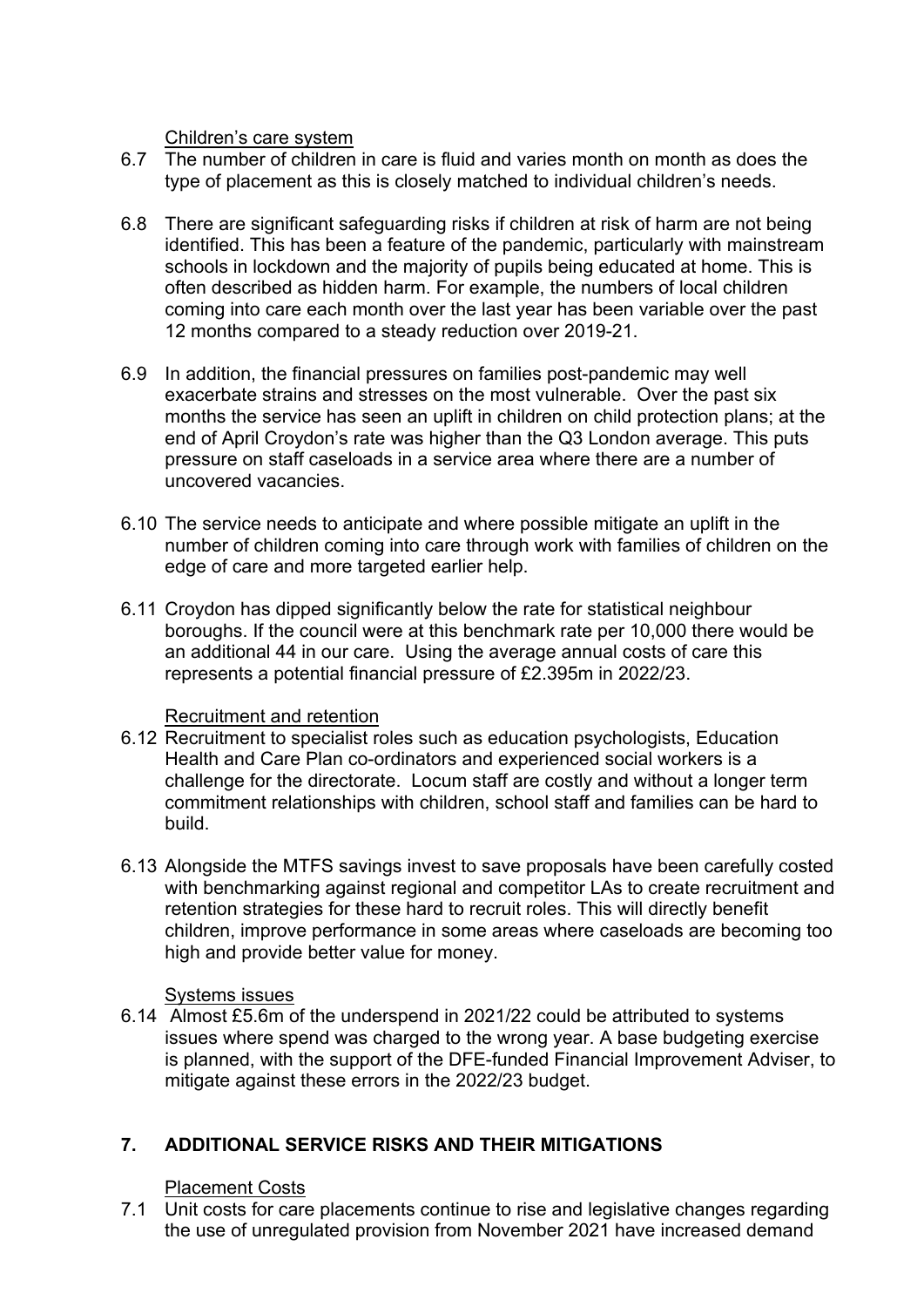for already scarce regulated provision, driving increases in a market which is dominated by private providers.

- 7.2 The challenge is acute in London where there are 14% of children in care nationally however only 5% of residential provision. Regional commissioning groups are developing in strength and the national Care Review has made recommendations in relation to the commissioning and provision of care placements, however these will take time to have effect.
- 7.3 Our Placements Team within the Children's Social Care Division works closely with providers through commissioning frameworks to achieve best value and keep our children close to home, however the strength of the providers means that costs may rise placing a pressure on the budget.
- 7.4 The children's integrated commissioning team leads on a programme of work to refresh commissioning frameworks to procure as efficiently as possible, including in partnership with other south London councils to maximise the joint buying power.

#### Children's Centre provision

7.5 Due to the lack of a suitable tender to deliver Children's Centre services in the South of the borough we are proposing to bring services in-house. If this is approved there will be pressure on leadership capacity within the education division. However it does provide an opportunity to develop and pilot the family hub model in this part of the borough.

#### Homes for Ukraine scheme

- 7.6 Nationally there are increasing reports of children arriving in the UK unaccompanied by a relative or friend and therefore in need of care and the legal status of child looked after under the Children Act 1989. To date no children have been identified in Croydon however it is likely to occur as the impact of the war in Ukraine takes effect.
- 7.7 It is not yet clear whether the National Transfer Scheme for unaccompanied asylum-seeking children would apply to children arriving through the Homes for Ukraine route. The Directorate contributes significant resource to the operational and strategic leadership of the council's response to the Homes for Ukraine scheme. While central government funding is available recruitment timescales mean that there is an immediate impact as staff are diverted from their substantive roles whilst temporary additional capacity is put in place.
- 7.8 There are a significant number of statutory school age children and young people with their families and this has put added pressure on both the admissions and parenting teams. This will be mitigated by bringing in additional capacity to the admissions team to alleviate some of this pressure.